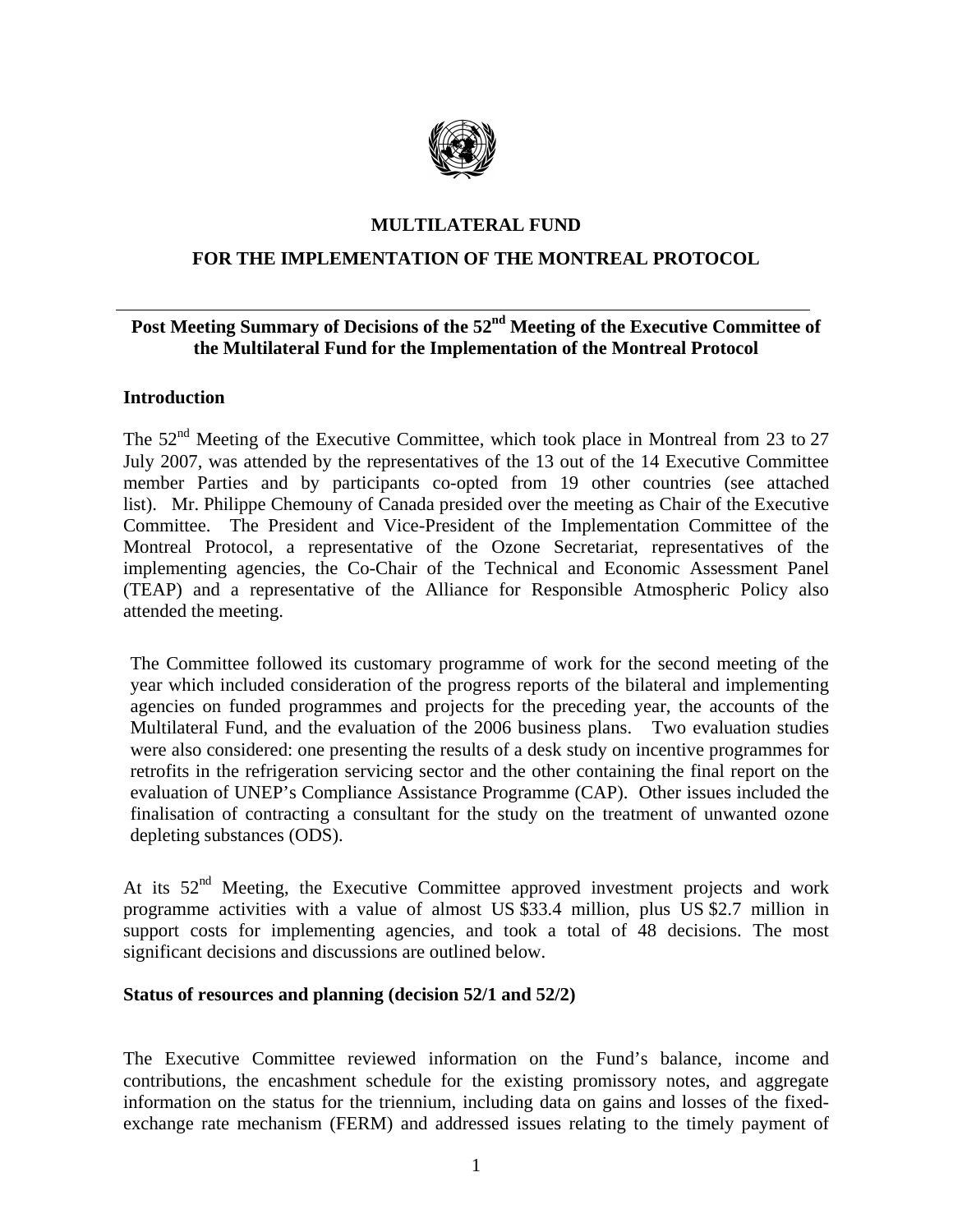contributions by Parties and the liquidity of resources. The Executive Committee was informed that around 50 percent of the total amount of pledged contributions for 2007 had been paid, the highest amount ever recorded by the Executive Committee at its second meeting. The Committee thanked those Parties that had already made their contributions for 2007 (decision 52/1). At the time of the  $52<sup>nd</sup>$  Meeting, the Fund balance stood at US \$82.4 million (decision 52/2).

#### **2007 Business plans (decisions 52/3)**

The Executive Committee was also concerned with the high number of projects in the 2007 business plans required for compliance that had not yet been put forward for approval at the  $52<sup>nd</sup>$  Meeting, given the approaching 2010 Montreal Protocol phase-out deadline for CFCs and halons, while US \$16 million in the 2007 business plan had been allocated for projects not required for compliance some of these projects had been submitted in advance of projects required for compliance. The Executive Committee requested implementing agencies to submit these to the 53rd Meeting. The Executive Committee also asked the Secretariat to differentiate activities required for compliance and those not required for compliance by listing them separately in the project review documentation, in order to enable the Executive Committee to consider activities required for compliance first, consistent with prior Executive Committee decisions.

# **Final report on priorities for the triennium 2006-2008 beyond the needs identified by the model rolling three-year phase-out plan (decision 52/4)**

During the discussion on the final report on priorities presented to the Meeting, the Executive Committee also considered the final three HCFC surveys conducted by UNDP. Based on information in the surveys, it had been concluded that the refrigeration and air conditioning sectors were the predominant consumers of HCFCs, followed by the foam sector, that the dominant substances were HCFC-22, followed by HCFC-141b, and that comprehensive country strategies and action plans for HCFCs were needed. The Executive Committee requested the Secretariat to prepare a document for the 53<sup>rd</sup> Meeting on options for assessing and defining eligible incremental costs for HCFC consumption and production phase-out activities.

#### **Status/prospects of Article 5 countries in achieving compliance with the initial and intermediate control measures of the Montreal Protocol (decision 52/5)**

The Executive Committee considered the latest report on the status/prospects of Article 5 countries in achieving compliance with the initial and intermediate control measures of the Montreal Protocol. The report stated that the remaining consumption in Article 5 countries to be addressed by projects and agreements approved by the Executive Committee amounted to 6,839 ODP tonnes, which was a reduction of 2,316 ODP tonnes from the amount reported to the  $50<sup>th</sup>$  Meeting in November 2006. Regarding HCFCs, 19,245 ODP tonnes had been consumed in 2005, an increase of 1,120 ODP tonnes from the amount reported to the 50th Meeting.

During the process of preparing the document on status/prospects of compliance the Secretariat noted that only 77 Article 5 countries had reported operational licensing systems,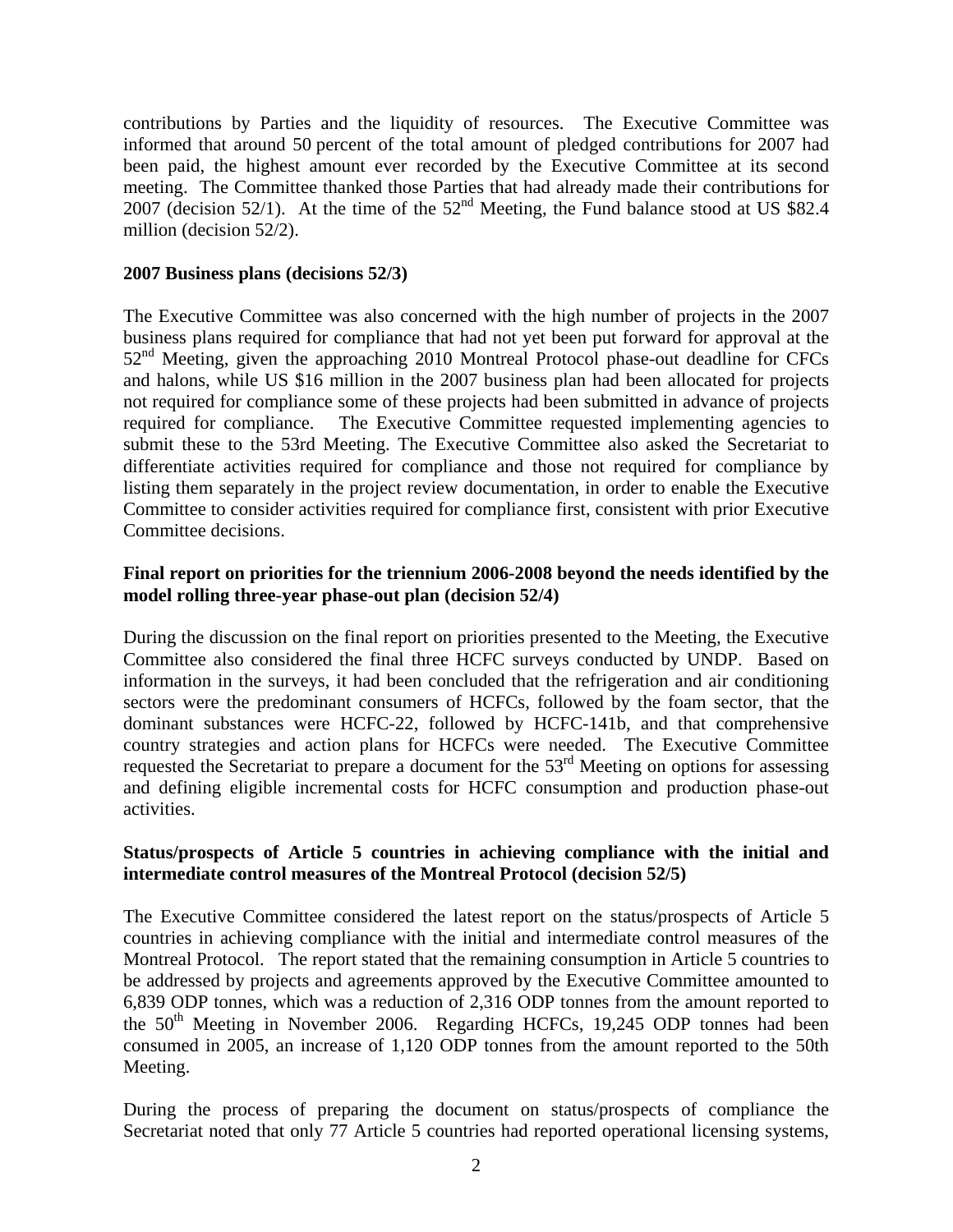which were critical to achieving and maintaining compliance. The report also revealed that as at 1 July 2007, 78 Article 5 countries out of the 142 that had received assistance from the Multilateral Fund had not submitted 2006 country programme implementation data. Fourteen of those countries had not provided 2005 country programme data. The Executive Committee urged those countries with established licensing systems to endeavour to establish such systems as soon as possible and decided that country programme implementation data had to be submitted in advance of the last meeting of the year and subsequent meetings as a precondition for the approval and release of funding for projects. UNEP's CAP was requested to allocate time during its regional network meetings for additional training on the web-based system for reporting progress on country programme implementation.

# **Programme Implementation**

# *Monitoring and Evaluation*

# Extended desk study on incentive programmes for retrofits in the refrigeration servicing sector (decision 52/6)

The objective of the extended desk study on incentive programmes for retrofits was to review the experience to date in implementing the incentive programmes approved by the Executive Committee as individual activities under new or existing refrigerant management plans (RMPs). After considering the desk study the Executive Committee urged Article 5 countries and respective implementing agencies to intensify their efforts to advance the implementation of approved incentive programmes in order to meet the established targets and phase-out schedules. It also drew the attention of Article 5 countries for which TPMPs had been approved or would be approved in the near future to incentive programmes as a possibility for achieving CFC phase-out in the refrigeration servicing sector, provided the necessary preconditions were in place and lessons learned from previous programmes were taken into account and disseminated. UNDP was requested to include a certain number of additional elements into its guidelines for retrofits and other agencies to take them into account for planning and implementing similar projects.

#### Final report on the evaluation of the Compliance Assistance Programme (CAP) (decision 52/7)

The Executive Committee considered the final report on the evaluation of the CAP programme which reviewed the results achieved, identified the problems encountered in the process of implementation and determined the effectiveness of the CAP in relation to its objectives. The Committee made a number of recommendations to UNEP for future orientation of the CAP and urged it and the other agencies to coordinate their activities closely: the CAP should focus on:

- Countries in potential or actual non-compliance, taking into account the likely difficulties of a number of countries in meeting the Montreal Protocol reduction target for CFC in 2007 and 31 December 2009;
- Latecomers to the Montreal Protocol:
- Further involving more advanced and experienced Article 5 countries to assist and advise less advanced in the same region;
- Further strengthening local capacities of trained trainers and partner training institutes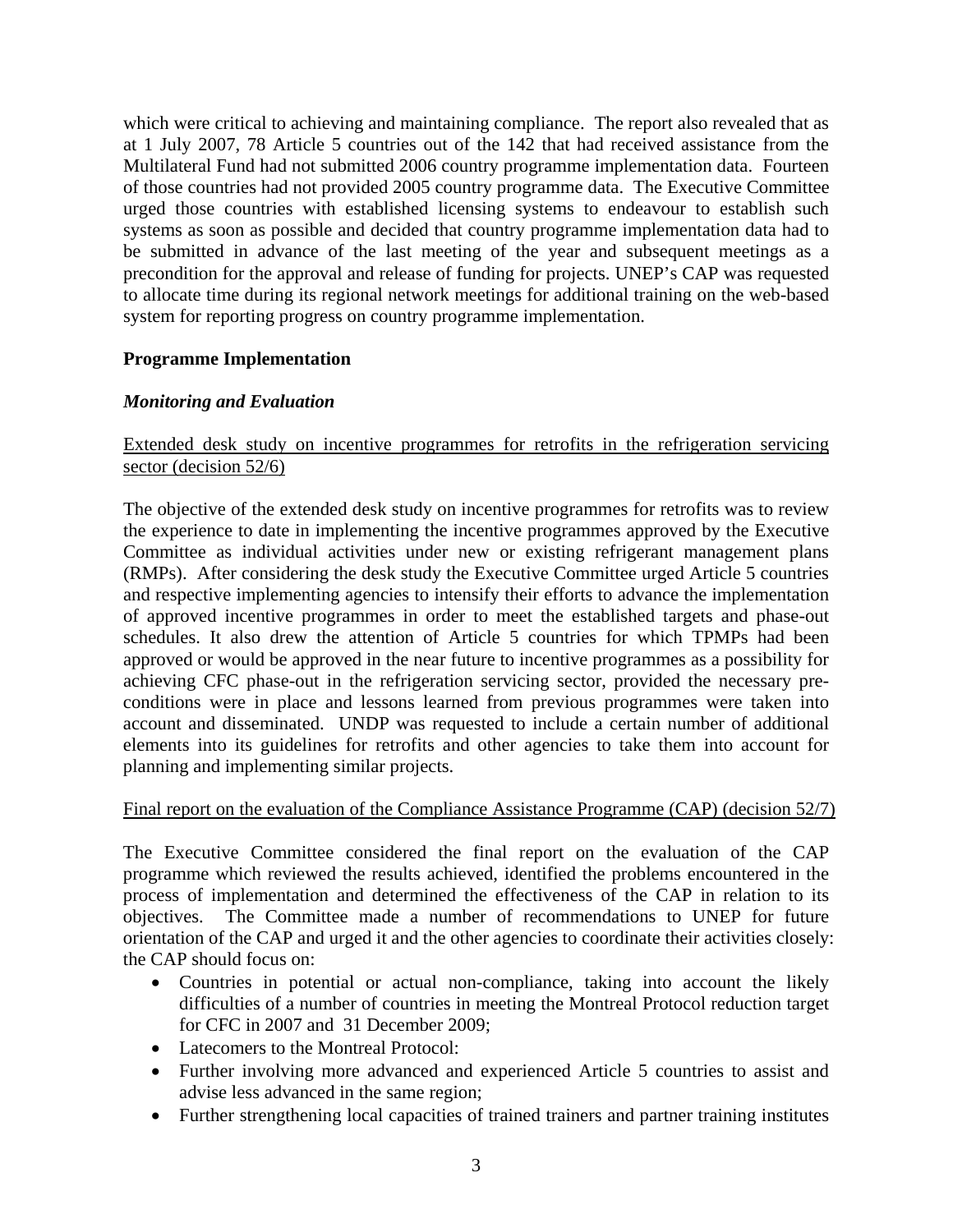formed during the "train the trainers" phase to enable future and continued training of customs officers and refrigeration technicians on a sustainable basis. UNEP should also develop a strategy that would integrate the local training capacity created, placing emphasis on national ownership and securing access to appropriate know-how beyond 2010;

- Further promoting collaboration between customs and environmental authorities, in cooperation with professional associations, in order to strengthen the enforcement of legal regulations; and
- Assisting, where applicable, the enforcement of unified regulations in regional customs unions or other areas of political and economic cooperation.

#### *2006 Progress reports of implementing and bilateral agencies (decisions 52/8 -52/13)*

Each of the implementing and bilateral agencies provided the Executive Committee with an annual progress report on the implementation of approved projects and activities. These progress reports are a primary source of information with which to monitor projects. Since the Executive Committee noted the 2006 progress reports showed a slow rate of project completion for the fourth consecutive year, it requested the Secretariat to prepare a paper for its  $53<sup>rd</sup>$  Meeting on concerns relating to the slow rate of project completion, taking into account the discussion held at the 52nd Meeting, and on options to address the issue.

# *Evaluation of the implementation of the 2006 business plans (decision 52/14)*

The Executive Committee noted that in 2006 the agencies had achieved at least 75 per cent of their targets whereas the figure was 82 per cent for 2005. The Committee was also informed of the findings of the qualitative assessment of the implementing agencies' performance by national ozone units, which showed that, overall, 85 to 91 per cent considered performance to be highly satisfactory or satisfactory. As only 12 countries had replied to the assessment questionnaire, the Executive Committee requested UNEP's CAP to include, as an agenda item at its network meetings taking place before May 2008, assistance in the completion of the qualitative performance questionnaire.

#### *Project implementation delays (decision 52/15)*

Of the 34 projects listed with implementation delays at the 52nd Meeting, the Executive Committee noted that seven had been completed. The Executive Committee also made specific requests that high-level contacts be made with two governments in order to resolve ongoing difficulties in obtaining government approval for implementing components of projects approved by the Executive Committee.

#### *Annual tranche submission delays (decision 52/16)*

The Executive Committee reviewed all annual tranches of multi-year agreements (MYAs) due for submission to the  $52<sup>nd</sup>$  Meeting noting that 14 of the 39 annual tranches had not been submitted on time. Ten projects had been withdrawn owing to low disbursement of funds and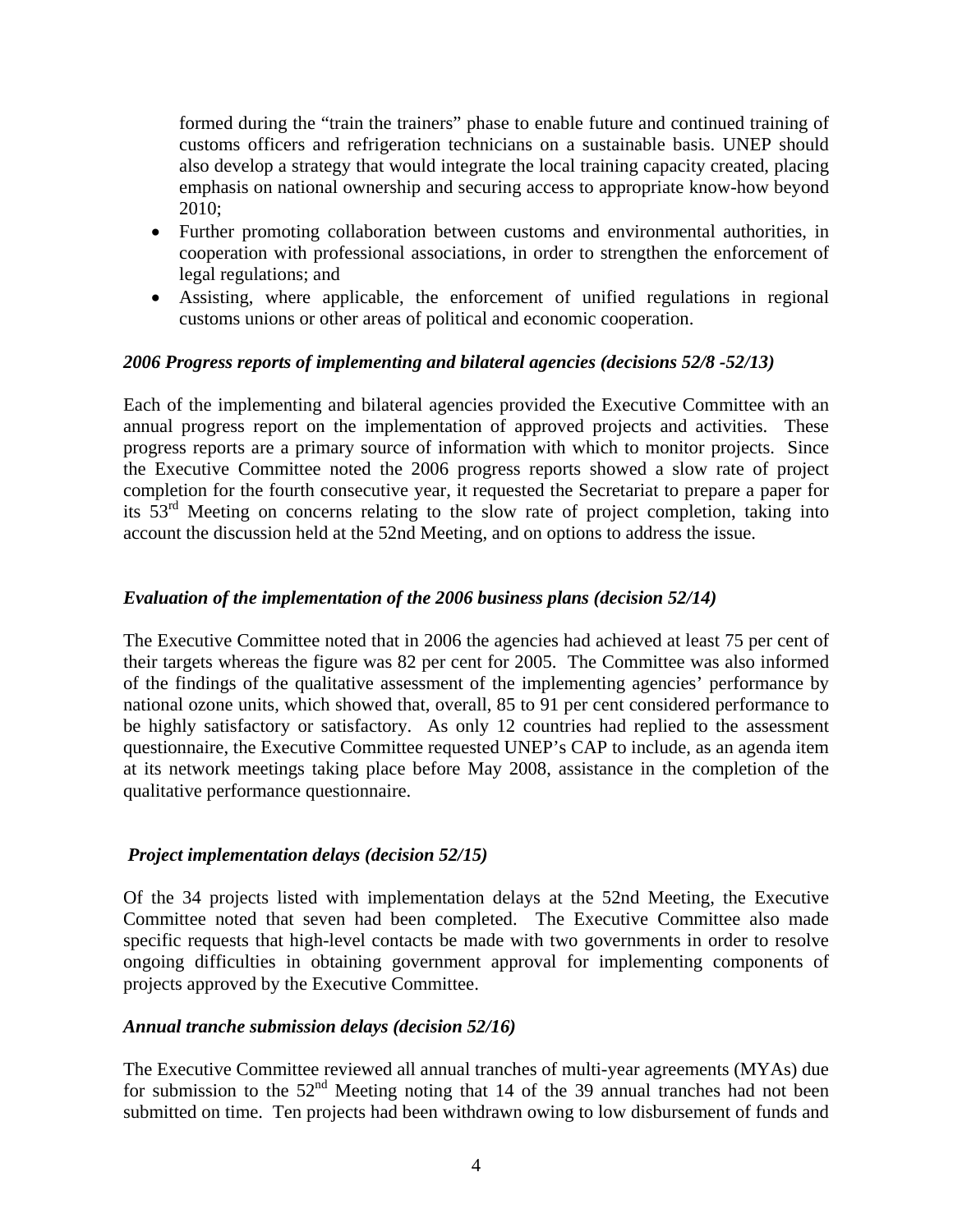one due to a mutual agreed change in schedule. The customary letters regarding tranches not submitted to the  $52<sup>nd</sup>$  Meeting would be sent to eleven countries and agencies encouraging them to submit these to the  $53<sup>rd</sup>$  Meeting.

# *Report on implementation of approved projects with specific reporting requirements (decision 52/17)*

The Executive Committee considered progress reports on the implementation of approved projects with specific reporting requirements and made a number of relevant recommendations. At its 52nd Meeting the Executive Committee considered reports on refrigerant management plans (RMPs) in Brunei Darussalam, Haiti and Myanmar; the implementation of methyl bromide phase-out projects in Argentina, Egypt, Guatemala, and Lebanon; a policy assistance programme in Central America; verification of CFC imports and exports for 2006 in China; redeployment of the aerosol equipment purchased for a cancelled project in the Former Yugoslav Republic of Macedonia to be utilized in an aerosol project in Côte d'Ivoire; a report on the technology provider for the phase-out of CFC consumption in the manufacture of MDIs in Egypt; and the revised plan for the sustainability of a halon banking project in the Libyan Arab Jamahiriya. The Executive Committee took relevant decisions addressing specific issues that were raised in those reports to assist the countries concerned.

# **Project approvals (decisions 52/18 – 52/41)**

The Secretariat had received funding requests with a total value of some US \$51.8 million including new multi-year agreements for approval in principle. Fifty-one projects and activities for 32 developing countries were approved at a cost of US \$33.4 million plus US \$2.7 million in support costs for implementing agencies. These projects and activities would fund the phase-out of over 732.3 ODP tonnes of ODS consumption and 590 ODP tonnes of ODP production. A total of US \$3.89 million in funding was agreed in principle for terminal phase-out plans (TPMPs) in eleven countries (Bhutan, Comoros, Costa Rica, Gabon, Kuwait, Madagascar, Moldova, Nepal, Oman, Saint Lucia and Senegal) and funding for the first tranche of these TPMPs was approved.

Other projects approvals included US \$259,713 for the total phase-out of methyl bromide used in stored commodities fumigation in Cameroon, US \$ 4.82 million for CTC phase-out in India and the extension of institutional strengthening projects in 8 countries. In accordance with decision 51/34, the Executive Committee approved project preparation in the CFC-MDI sector for India and Mexico and transition strategies and investment projects for CFC phaseout in the MDI sector for Bangladesh, amounting to US \$2.85 million, and the Islamic Republic of Iran, amounting to US \$3.60 million. With respect to the CFC-MDI sector, it also approved the addition of US \$200,000 for one year only to the budget of the CAP of UNEP for regional workshops on metered-dose inhalers (MDIs) in Article 5 countries as part of networking activities.

The Executive Committee also approved in principle US \$2.3 million for closing down CFC production in Argentina by the end of 2007 (see below).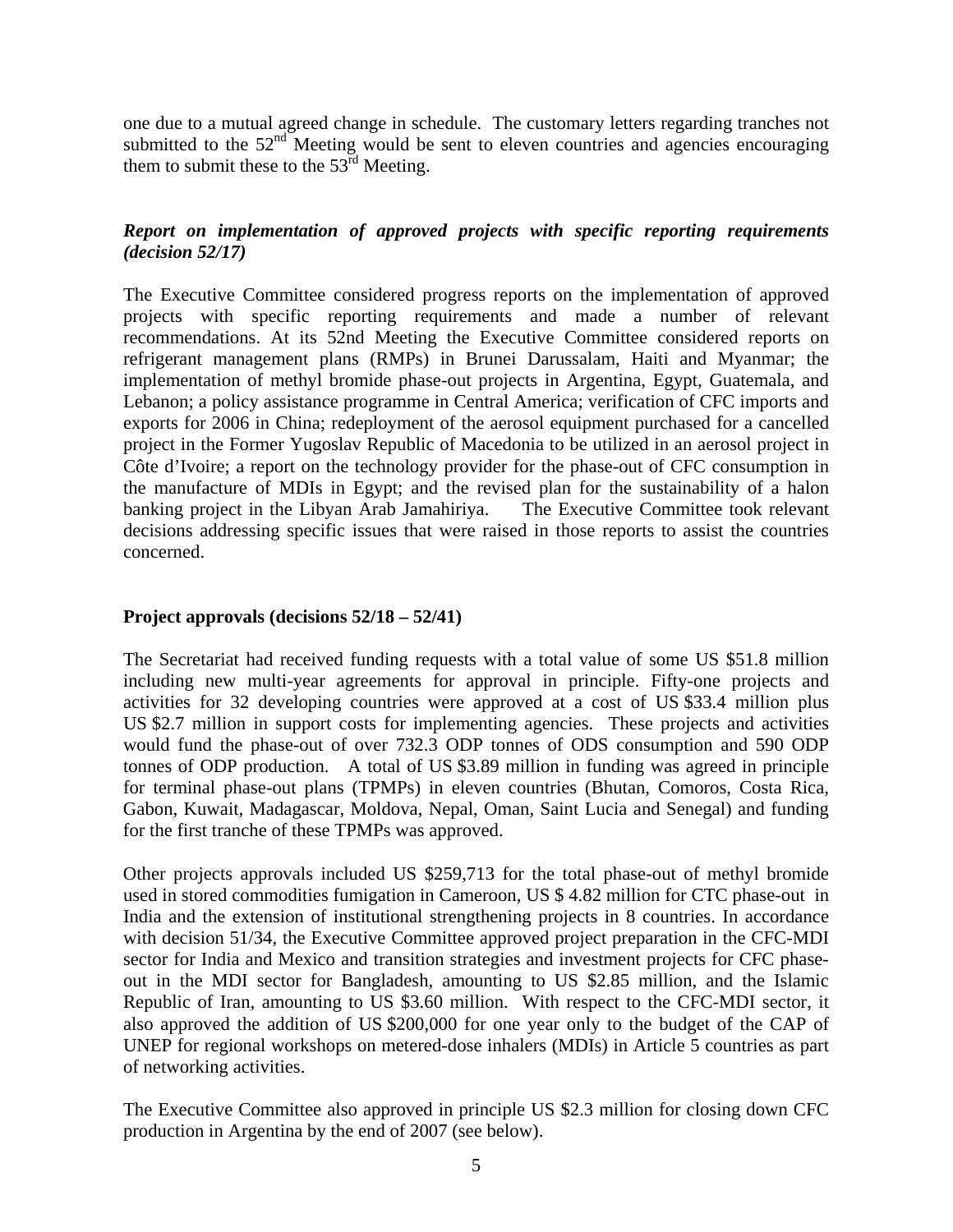# **Progress report on a study on the treatment of unwanted ODS to be submitted to the Nineteenth Meeting of the Parties (decision 52/43)**

The Executive Committee considered a draft report on progress regarding the study to look at the management of unwanted ODS in non-Article 5 countries and how this might be applicable in Article 5 countries. The Committee was informed that, based on the terms of reference, a contract for the study had been awarded and work had commenced. The Secretariat was asked to finalize the progress report, taking into account the suggestions made at the Meeting, and to forward the final report to the Nineteenth Meeting of the Parties.

# **Accelerated phase-out of CFC production in Argentina (decision 52/47)**

An informal contact group composed of four Article 5 countries (China, Guinea, Mexico and Uruguay) and four countries non Article 5 countries (Canada, Italy, Sweden and the United States of America) considered the proposal by the World Bank for the accelerated phase-out of CFC production in Argentina. Following the deliberations of the contact group, the Executive Committee earmarked US \$2.3 million for closing down CFC production in Argentina by the end of 2007, two years ahead of the existing phase-out schedule and requested the World Bank to prepare a draft agreement for intersessional approval covering the necessary steps for completing the dismantling activities required and the verification to confirm that production closure and dismantling had taken place.

# **53rd and 54th Meetings of the Executive Committee**

It was confirmed that the Executive Committee's 53rd Meetings would be held in Montreal from 26 to 30 November 2007. The dates for the Executive Committee's 54th Meeting, also to be held in Montreal, were tentatively set for 7 to 11 of April 2008.

# **Report of the 52nd Meeting**

A complete record of all decisions made at the  $52<sup>nd</sup>$  Meeting, including those covered in this document, can be found in the 'Report of the Fifty-second Meeting of the Executive Committee of the Multilateral Fund for the Implementation of the Montreal Protocol' (UNEP/OzL.Pro/ExCom/52/55) which will be published on the Multilateral Fund's website (www.multilateralfund.org) in August 2007. The report is available in Arabic, Chinese, English, French, and Spanish.